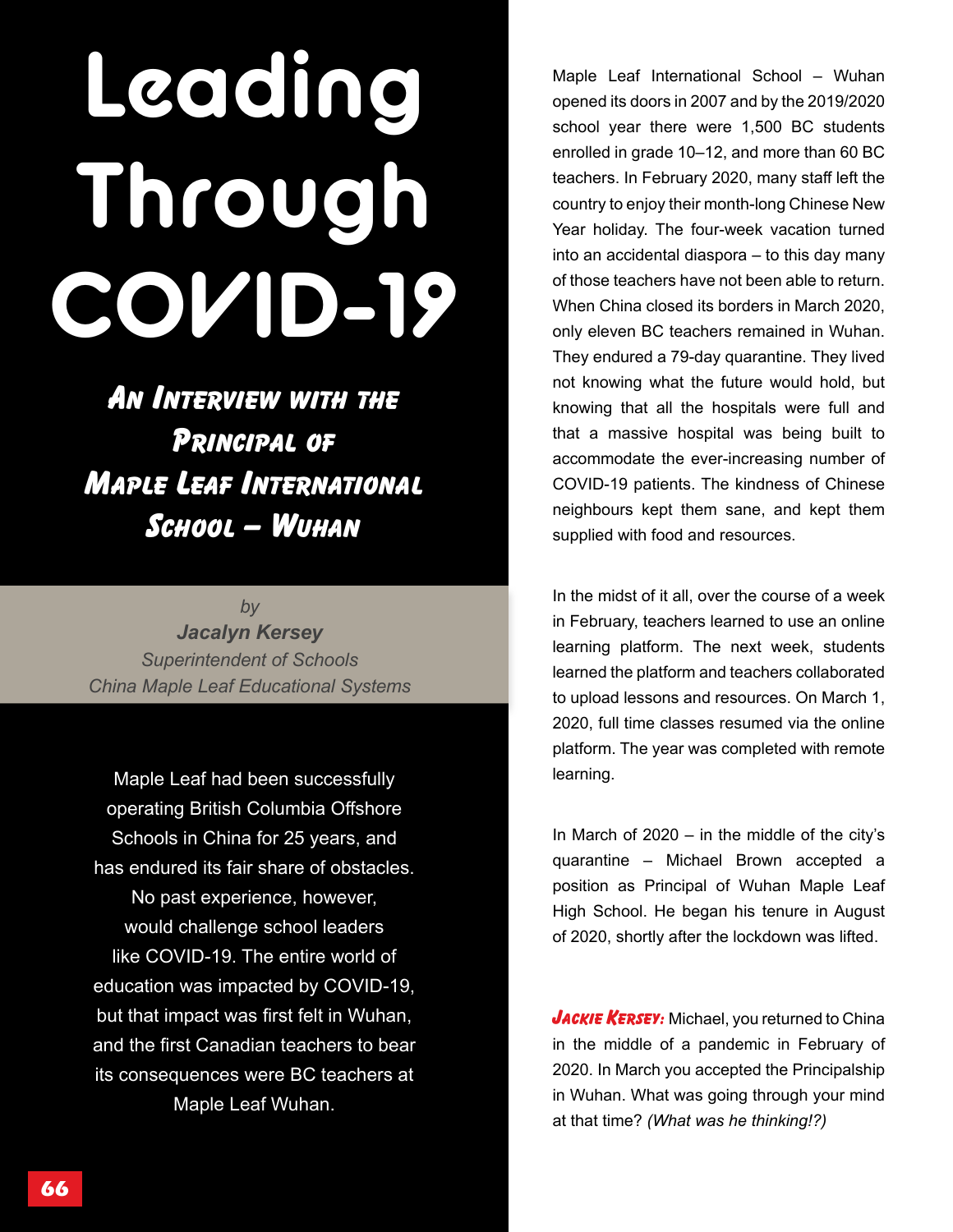*My major is history. The historian in me was curious as to what this experience would be like – being there in that moment so soon after the 79-day lockdown.* 

*- Michael Brown*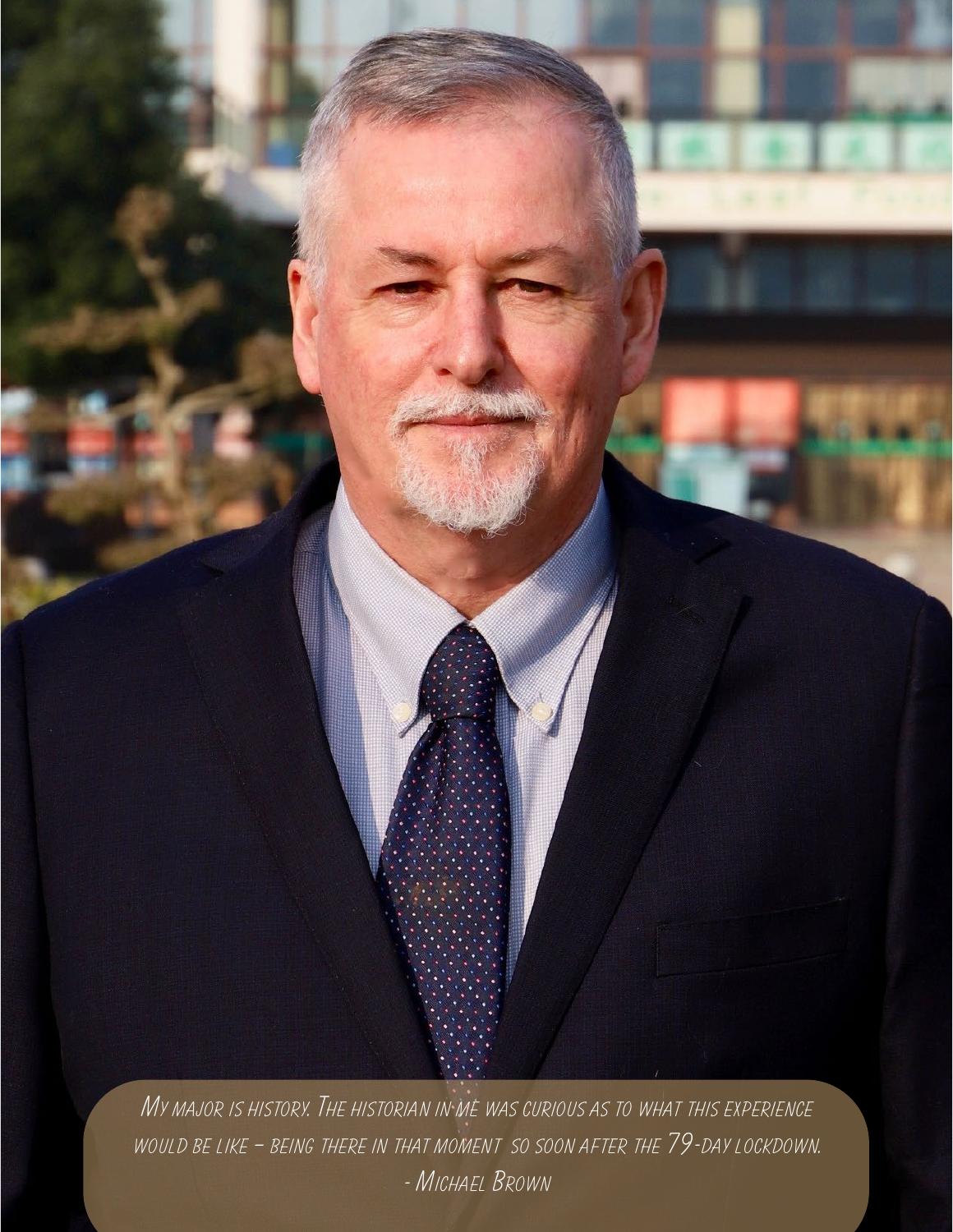**MICHAEL BROWN:** I returned to Weifang – the city where I was working in China – before the China border closed. I had decided to look for new opportunities and discovered there was a BC school in Wuhan looking for a Principal. I threw my hat in the ring. In retrospect I don't think there were too many hats in that particular ring at that time *(laughs)*.

# JK: *Why Wuhan?*

**MB:** My family asked the same question. My major is history. The historian in me was curious as to what this experience would be like – being there in that moment so soon after the 79-day lockdown. Another reason was my wife and I, after retirement, have always wanted to donate our time to places that need support. I thought Wuhan could be a precursor to this. I imagined it would be a tough sell to get educators there.

## **JK:** Were you not concerned about COVID-19?

**MB:** No. I thought that if there was a place where officials would want to prevent major outbreaks it would be Wuhan. When I arrived, the office staff lauded me as a hero. I should have run with that! However, I knew I would be safe.

JK: *You mentioned the office staff. Was there teaching staff there when you arrived?*

 $MB:$  We only had eleven teaching staff on the ground, folks who did not make it out or who chose to stay during the pandemic.

**JK:** How do you feel this experience impacted them?

 $MB:$  It had a huge impact. Imagine being stuck in the middle of a crisis in a country where you don't know the language, facing a disease that no one has ever

 *Imagine being stuck in the middle of a crisis in a country where you don't know the language, facing a disease that no one has ever experienced before.* 

experienced before. I would be surprised if anyone came out of that without some sort of PTSD. They are the real heroes.

## JK: *How so?*

 $MB: 1$  get a little verklempt talking about this. When I arrived, there was a surprise welcome party held in the office. These teachers and their families who had just been through a hellish experience were so inviting, so gracious, and so concerned about my wellbeing, it was overwhelming.

JK: *So, staff returned to work for the 2020/2021 school year on August 15 with classes beginning on September 1?*

**MB:** Correct. About 1,400 students showed up ready to attend in-person classes. We had eleven teachers and one administrator on the ground, and two admin out-of-country with about fifty teachers instructing remotely.

**JK:** Logistically that must have been challenging.

MB: Absolutely. We had two weeks to set up cameras and microphones in classrooms, find and train teacher assistants to supervise online courses, train newly hired staff, and distribute learning resources. It was a tall order, and if not for our Chinese partners we would have been in a real pickle. They were amazing. They secured TAs from local universities, and ensured all